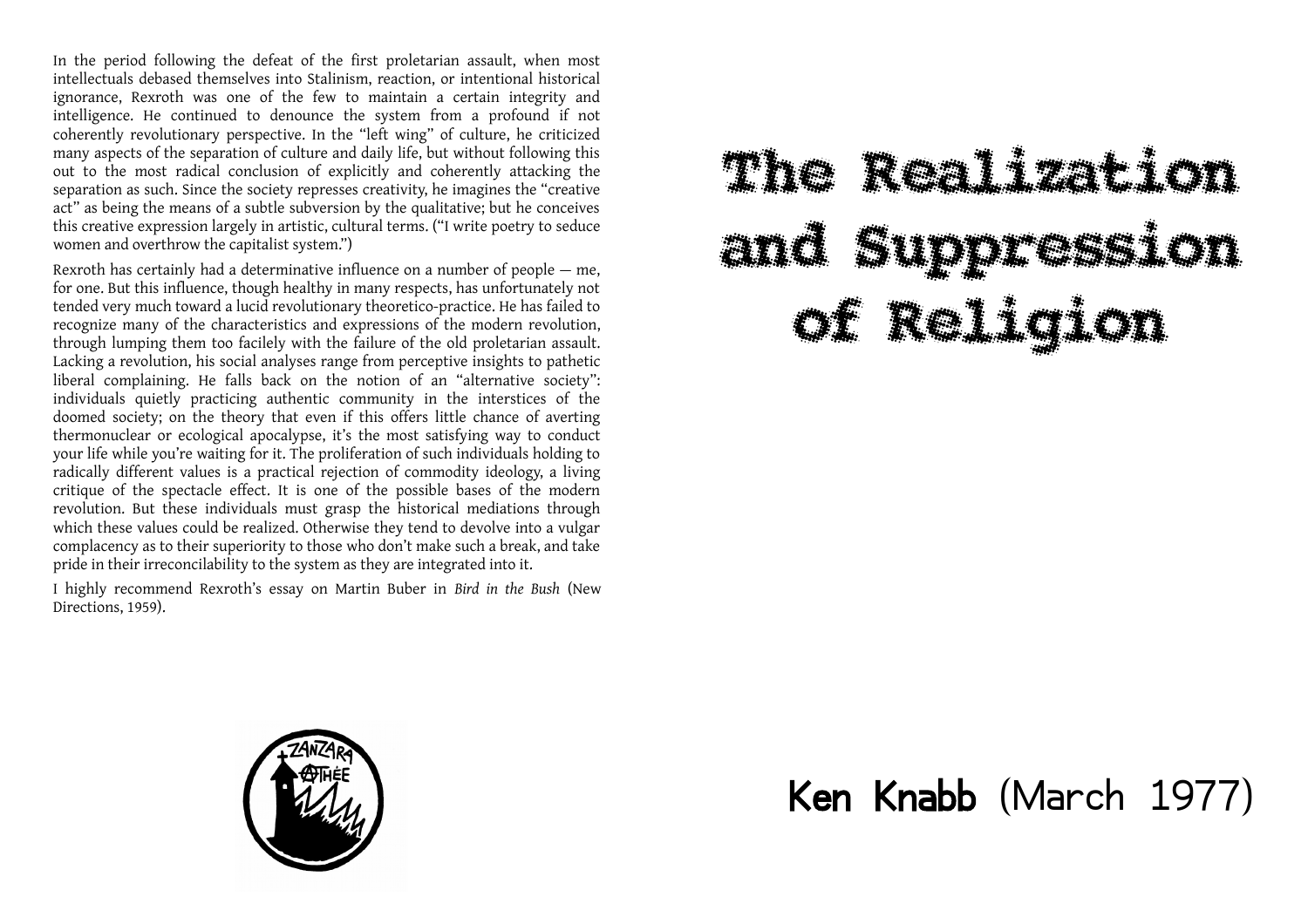Bureau of Public Secrets website: bopsecrets.org

> Zanzara athée, January 2022. zanzara@squat.net Anti-copyright.

to avoid similar confrontations with themselves. Even those who are at first gleeful at the apparent fall of an enemy into some sort of masochistic exhibitionism soon find their victory to be a hollow one. By sacrificing his image the revolutionary undercuts the images of others, whether the effect is to expose them or to shame them. His strategy differs from that of "subverting one's enemies with love" not necessarily in having less love, but in having more coherence in its expression. He may be cruel with a role or ideology while loving the person caught in it. If people are brought to a profound, perhaps traumatic, confrontation with themselves, he cares little that they momentarily think that he is a nasty person who only does these things out of maliciousness. He wishes to provoke others into participation, even if only by drawing them into a public attack on him.

We need to develop a new style, a style that keeps the trenchancy of the situationists but with a magnanimity and humility that leaves aside their uninteresting ego games. Pettiness is always counterrevolutionary. Begin with yourself, comrade, but don't end there.

*Ken Knabb* (March 1977)

## Appendix

Kenneth Rexroth's *Communalism: From Its Origins to the Twentieth Century* (Seabury, 1974) contains a pithy exposition of ways in which the dialectic of religion has continually given rise to tendencies that have been thorns in the side of dominant society and religious orthodoxy, particularly in the form here of millenarian movements and intentional communities. Although Rexroth's anecdotal style often serves to concisely illustrate a point, much of his gossip about the foibles and delusions of the communalists, though amusing, obscures essential issues that he has not dealt with rigorously enough. He considers the communalist movements largely on their own terms — the nature of their communal life, the pitfalls they ran into, how long they endured. He is concerned more with whether the dominant society managed to destroy them than with whether they managed to make any dent in it. And indeed in many cases whatever subversive effect they had was only incidental. Many of the religious currents that exerted a more consciously radical force in social struggles, such as Gandhiism or the Quakers in the antislavery movement, did not of course take a communalist form and so are not treated here.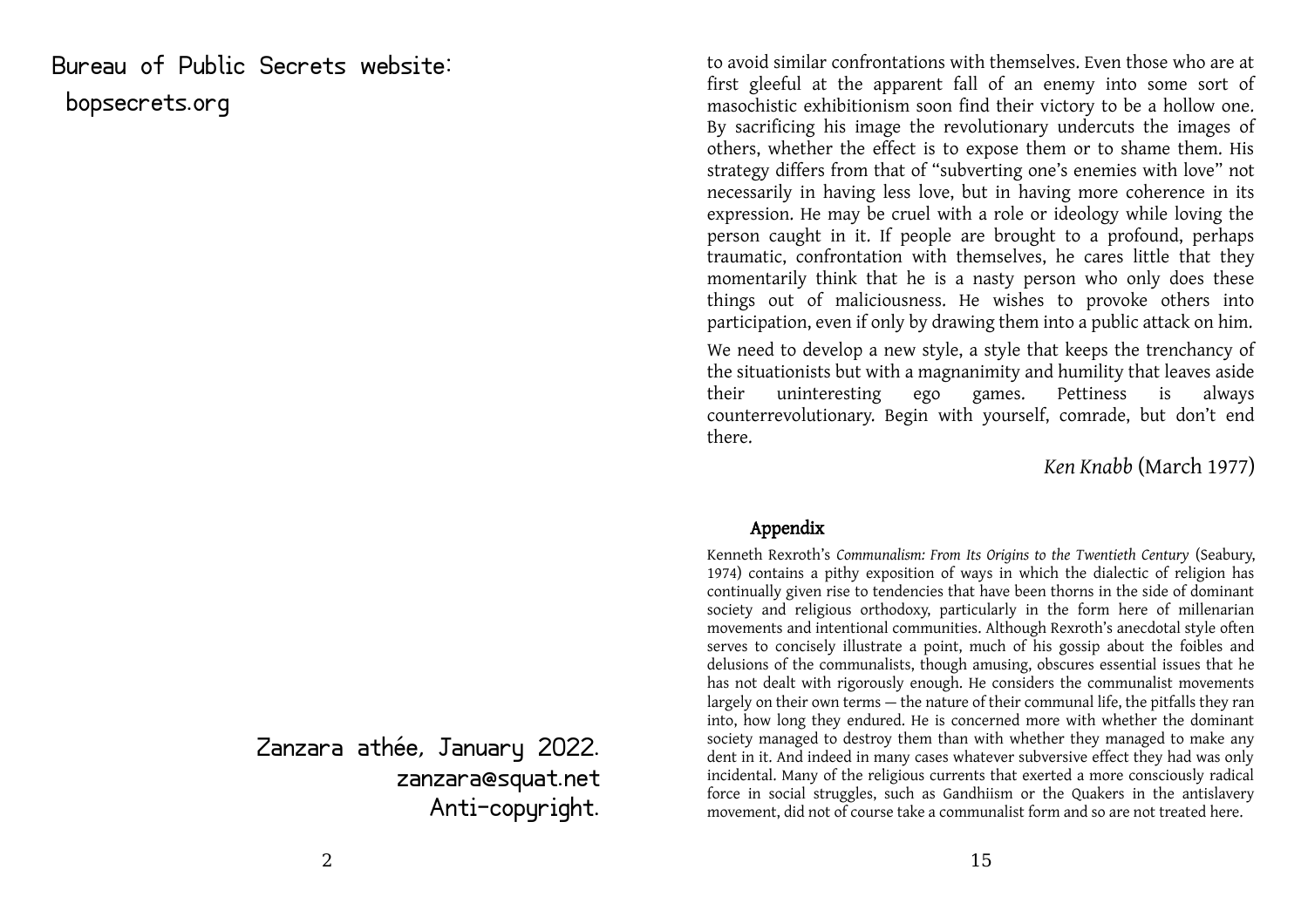them into radical forms and acts. Often they failed because they did not know very well what they were doing or what they wanted.

Revolutionary as well as religious movements have always tended to give rise to a moral division of labor. Unrealistic, quasi-terroristic demands intimidate the masses to the point that they adore rather than emulate the propagators and gladly leave full participation to those with the qualities and dedication apparently necessary for it. The revolutionary must strive to demystify the apparent extraordinariness of whatever merits he may have, while guarding against feeling or seeming superior because of his conspicuous modesty. He must be not so much admirable as exemplary.

Ongoing radical criticism has been a key factor in the situationists' subversive power; but their egoism has prevented them from pushing this tactic to the limit. Surrounded by all the verbiage about "radical subjectivity" and "masters without slaves," the situationist does not learn to be self-critical. He concentrates exclusively on the errors of others, and his facility in this defensive method reinforces his "tranquil" role. Failing to welcome criticism of himself, he cripples his activity; and when some critique finally does penetrate because of its practical consequences, he may be so traumatized as to abandon revolutionary activity altogether, retaining of his experience only a grudge against his criticizers.

In contrast, the revolutionary who welcomes criticism has a greater tactical flexibility. Confronted with a critique of himself, he may "aggressively" seize on its weakest points, refuting it by demonstrating its contradictions and hidden assumptions; or he may take a "nonresisting" stance and seize on its strongest points as a point of departure, transforming the criticism by accepting it in a profounder context than it was intended. Even if the balance of "correctness" is overwhelmingly on his side, he may choose to concentrate on some rather subtle error of his own instead of harping on more obvious ones of others. He does not criticize the most criticizable, but the most essential. He uses himself as a means of approaching more general questions. Embarrassing himself, he embarrasses others. The more concretely and radically a mistake is exposed, the harder it is for others

## The Realization and Suppression of Religion

Religion undoubtedly surpasses every other human activity in sheer quantity and variety of bullshit. If one considers in addition its role as accomplice of class domination throughout history, it is little wonder that it has brought upon itself the contempt and hatred of ever increasing numbers of people, in particular of revolutionaries.

The situationists recommenced the radical critique of religion, which had been abandoned by the Left, and extended it to its modern, secularized forms — the spectacle, sacrificial loyalty to leaders or ideology, etc. But their holding to a one-sided, undialectical position on religion has reflected and reinforced certain defects in the situationist movement. Developing out of the perspective that to be superseded, art must be both realized and suppressed, situationist theory failed to see that an analogous position was called for regarding religion.

Religion is the alienated expression of the qualitative, the "fantastic realization of man." The revolutionary movement must oppose religion, but not in preferring to it a vulgar amoralism or philistine common sense. It must take its stand on the other side of religion. Not less than it but more.

When religion is treated by the situationists, it is usually brought in only in its most superficial, spectacular aspects, as a straw man to be contemptuously refuted by those incapable of refuting anything else. Exceptionally, they may vaguely accept a Boehme or a Brotherhood of the Free Spirit into their pantheon of "greats" because they are mentioned favorably by the SI. But never anything that would challenge them personally. Issues deserving examination and debate are ignored because they have been monopolized by religion or happen to be couched in partially religious terms. Some may sense the inadequacy of such a dismissal, but are not sure how else to operate on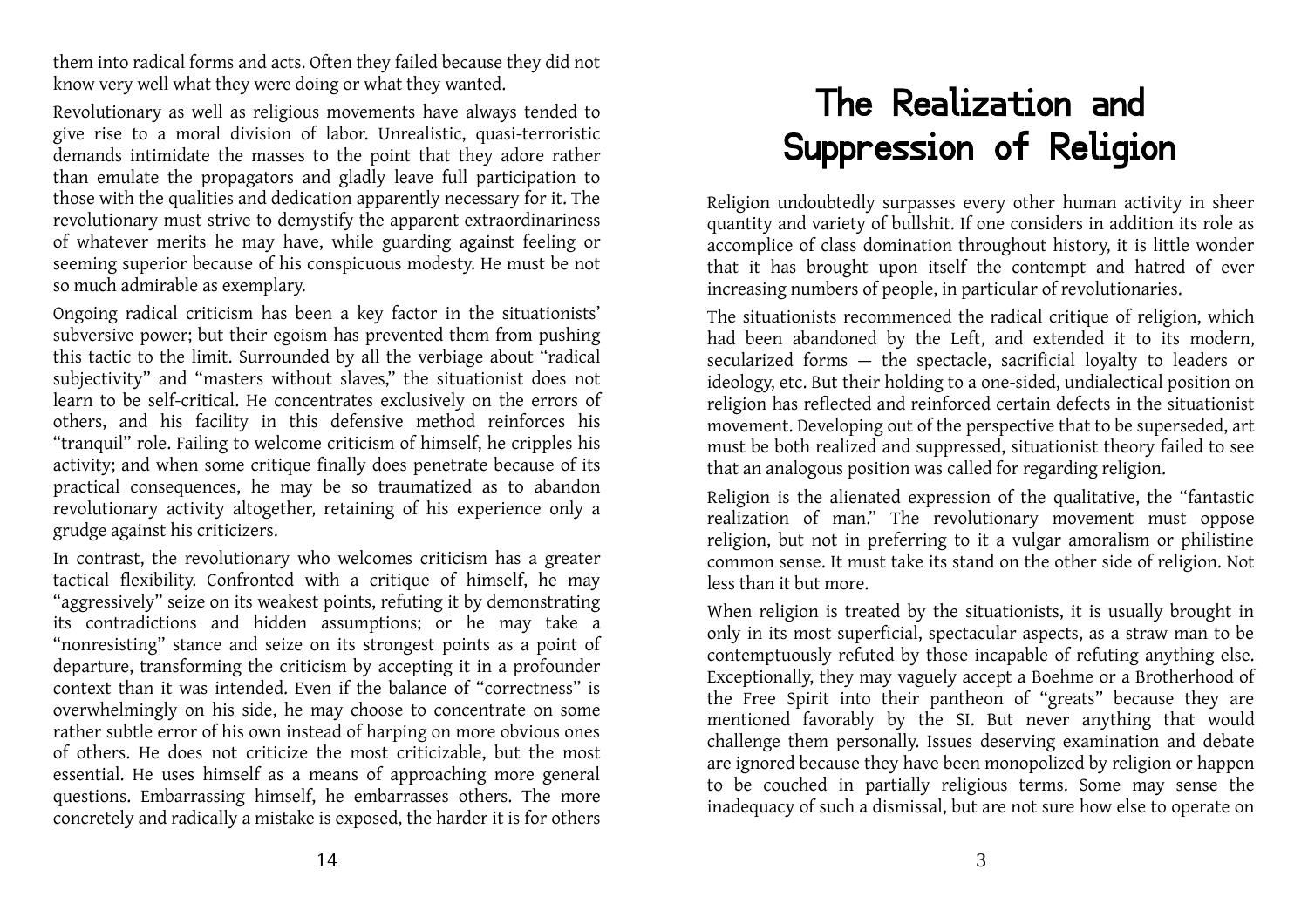such a taboo terrain and so they too say nothing or fall back on banalities. For people who want to "supersede all cultural acquirements" and realize the "total man," the situationists are often surprisingly ignorant of the most elementary features of religion.

It is not a matter of adding in a dose of religion to round out our perspective, to create a situationism "with a human face." One does not humanize a tool, a critical method. (The notion of "humanizing Marxism" only reveals the ideological nature of the Marxism in question.) It is a matter of examining the blind spots and dogmatic rigidities that have developed out of a largely justifiable critical assault on religion. It is precisely when a theoretical position has been victorious that it becomes both possible and necessary to criticize it with more rigor. The rough formula that was provocative in an earlier context becomes a basis for new ideologies. A qualitative advance is often accompanied by an apparently paradoxical retardation.

It is not enough to explain religion by its social role or historical development. The content that is expressed in religious forms must be discovered. Because revolutionaries haven't really come to terms with religion, it continually returns to haunt them. Because the critique of it has remained abstract, superficial, vulgar-materialist, religion continually engenders new forms of itself, even among those who were previously against it for all the correct "materialistic" reasons. The situationists can complacently observe that "all the Churches are decomposing" and not notice that we are also witnessing, precisely in the most industrially advanced countries, the proliferation of thousands of religions and neoreligions. Every new religious manifestation is a mark of the failure of radical theory to express the hidden, authentic meaning that is sought through those forms.

Religion includes many unlike and contradictory phenomena. Besides its purely apologetic aspects, it provides aesthetically appealing rituals; moral challenge; forms of contemplation that "recenter" one; organizing principles for one's life; communion rarely found in the secular world; etc. In exploding this agglomeration, the bourgeois revolution did not destroy religion but it served to some extent to separate out its diverse aspects. Elements of religion that were

evident: Their abstract affirmation of "humanity" is an affirmation of alienated humanity. Their abstract faith in man's good will leads to reliance on moral influencing of rulers and on promotion of mutual "understanding" rather than radical comprehension. Their appeal to transcendent moral laws reinforces the ability of the system to do the same. Their victories gained by wielding the economy as a weapon are at the same time victories for the economy. Their nonviolent struggles still rely on the threat of force, they only avoid being the direct agents of it, shifting its use to "public opinion" and thus usually in the final analysis to the state. Their exemplary acts often become merely symbolic gestures allowing all sides to go on as before, but with tensions relaxed, consciences eased by having "spoken out," "been true to one's principles." Identifying with Gandhi or Martin Luther King, the spectator has a rationalization for despising others who attack alienation less magnanimously; and for doing nothing himself because, well-intentioned people being found on both sides, the situation is too "complex." These and other defects have been exposed in theory and have exposed themselves in practice for a long time. It is no longer a question of tempering the rulers' power hunger, cruelty or corruption with ethical admonishments, but of suppressing the system in which such "abuses" can exist.

Nevertheless, these movements have at times achieved remarkable successes. Beginning from a few exemplary interventions, they have spread like wildfire and profoundly discredited the dominant system and ideology. At their best they have used — and often originated quite radical tactics, counting on the contagious spread of the truth, of the qualitative, as their fundamental weapon. Their practice of community puts other radical milieus to shame, and they have often been more explicit about their goals and the difficulties in attaining them than have more "advanced" movements.

The situationists have adopted a spectacular view of revolutionary history in fixating on its most visible, direct, "advanced" moments. Often these moments owed much of their momentum to the long preparatory influence of quieter, subtler currents. Often they were "advanced" merely because accidental external circumstances forced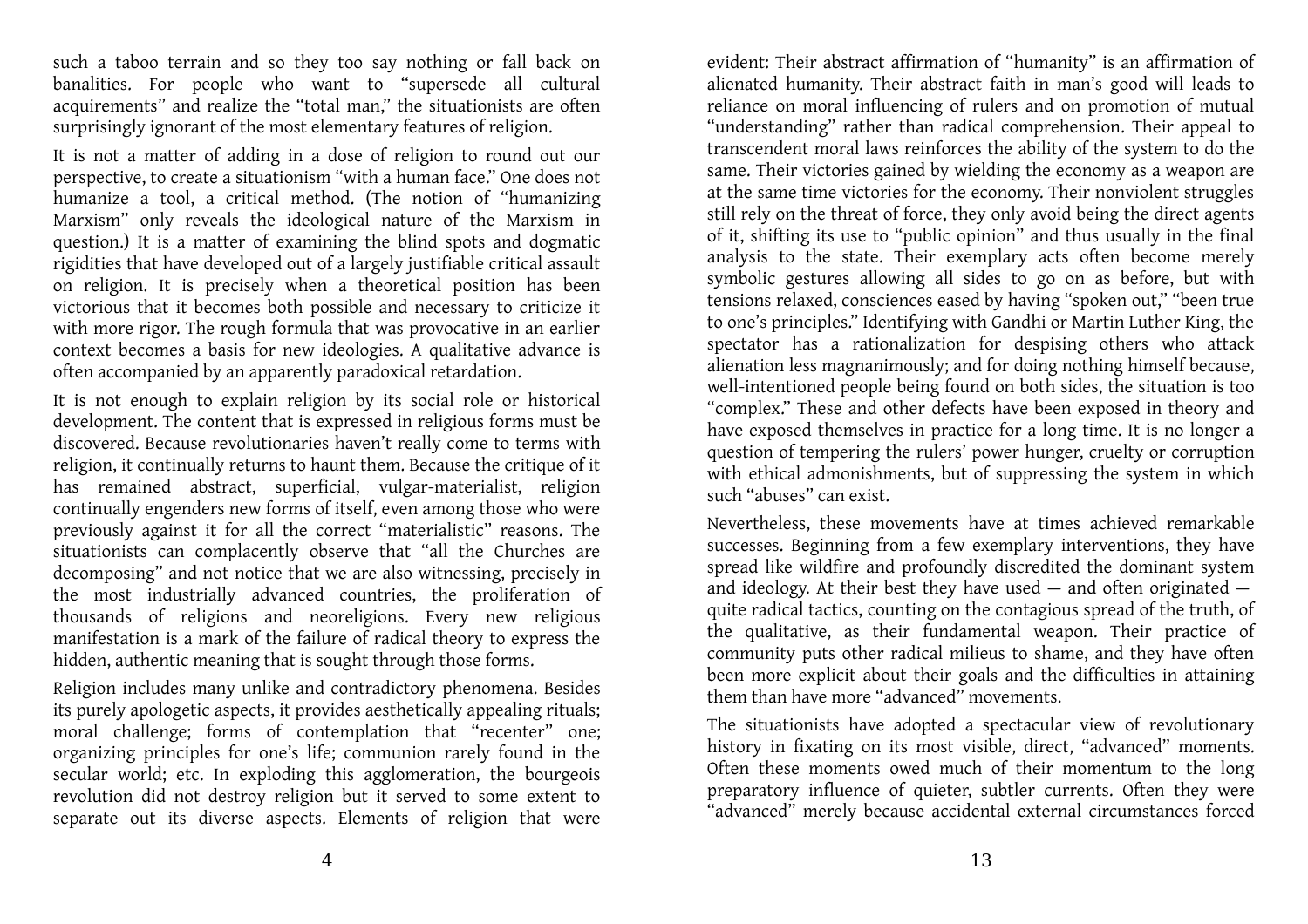bureaucrats, capitalists, cops, priests, sociologists, etc.? They serve to compensate for the lack of substance of a text and usually don't even seriously reflect the sentiments of the author. It is an old banality of strategy that if the enemy knows that he will inevitably be killed anyway, he will fight to the end rather than surrender. It is not of course a question of being nonviolent, any more than violent, on principle. Those who violently defend this system bring violence on themselves. Actually it is remarkable how magnanimous proletarian revolutions usually are. Vengeance is usually limited to a few spontaneous attacks against torturers, police or members of the hierarchy who have been notoriously responsible for cruel acts, and quickly subsides. It is necessary to distinguish between defense of popular "excesses" and advocacy of them as essential tactics. The revolutionary movement has no interest in vengeance; nor in interfering with it.

It is well known that Taoism and Zen have inspired many aspects of oriental martial arts: supersession of ego consciousness, so as to avoid anxiety that would interfere with lucid action; nonresistance, so as to turn the opponent's force against him rather than confront it directly; relaxed concentration, so as not to waste energy but to bring all one's force into sharp focus at the moment of impact. It is likely that religious experience can be drawn on in analogous fashion to enrich tactically that ultimate martial art which is modern revolutionary theoretico-practice. However, proletarian revolution has little in common with classical war, being less a matter of two similar forces directly confronting each other than of one overwhelming majority moving to become conscious of what it could be any time it realized it. In the more advanced countries the success of a movement has generally depended more on its radicality, and therefore its contagiousness, than on the number of weapons it could commandeer. (If the movement is widespread enough, the army will come over, etc.; if it isn't, weapons alone will not suffice, unless it be to bring about a minority coup d'état.)

It is necessary to reexamine the experiences of nonviolent religious or humanistic radical movements. Their defects are numerous and originally practical are thrown back on their own and required to be so once more or disappear.

The neoreligious trips and techniques are legion: modifications or combinations of traditional religions; therapies psychological and psycho-physical; self-help programs; contemplative techniques; psychedelics; activities taken up as "ways of life"; communitarian experiments... Having been demystified, rationalized, commodified, these practices are to a certain extent taken up on the basis of their use value rather than being imposed as part of a monopolizing institutionalized system. The uses involved are, to be sure, widely varied, often escapist or trivial; and many of the old superstitions and mystifications remain even without the social rationale that formerly reinforced them. But this popular experimentation is not only a reflection of social decomposition, it is a major positive factor in the present revolutionary movement, the widespread expression of people trying to take their lives in their own hands. Situationist theory has oscillated between the vision of totally alienated people bursting out one fine day with the release of all their repressed rage and creativity, and that of microsocieties of revolutionaries already living according to the most radical exigencies. It has failed sufficiently to deal with the more ambiguous experiments on the margins between recuperation and radicality where contradictions are expressed and worked out; leaving them to the recuperation which apparently confirms its position. It is not a question of being more tolerant with these experiences, but of examining and criticizing them more thoroughly rather than contemptuously dismissing them.

As we develop a more radical, more substantial critique of religion, we can envisage interventions on religious terrains analogous to those of the early SI on artistic and intellectual terrains; attacking, for example, a neoreligion for not going far enough on its own terms, for not being, so to speak, "religious" enough, and not only from the classical "materialist" perspectives.

It is often forgotten that revolutionary theory is not based on preference or principle but on the experience of the revolutionary movement. The basis of the critique of "sacrifice," for example, is not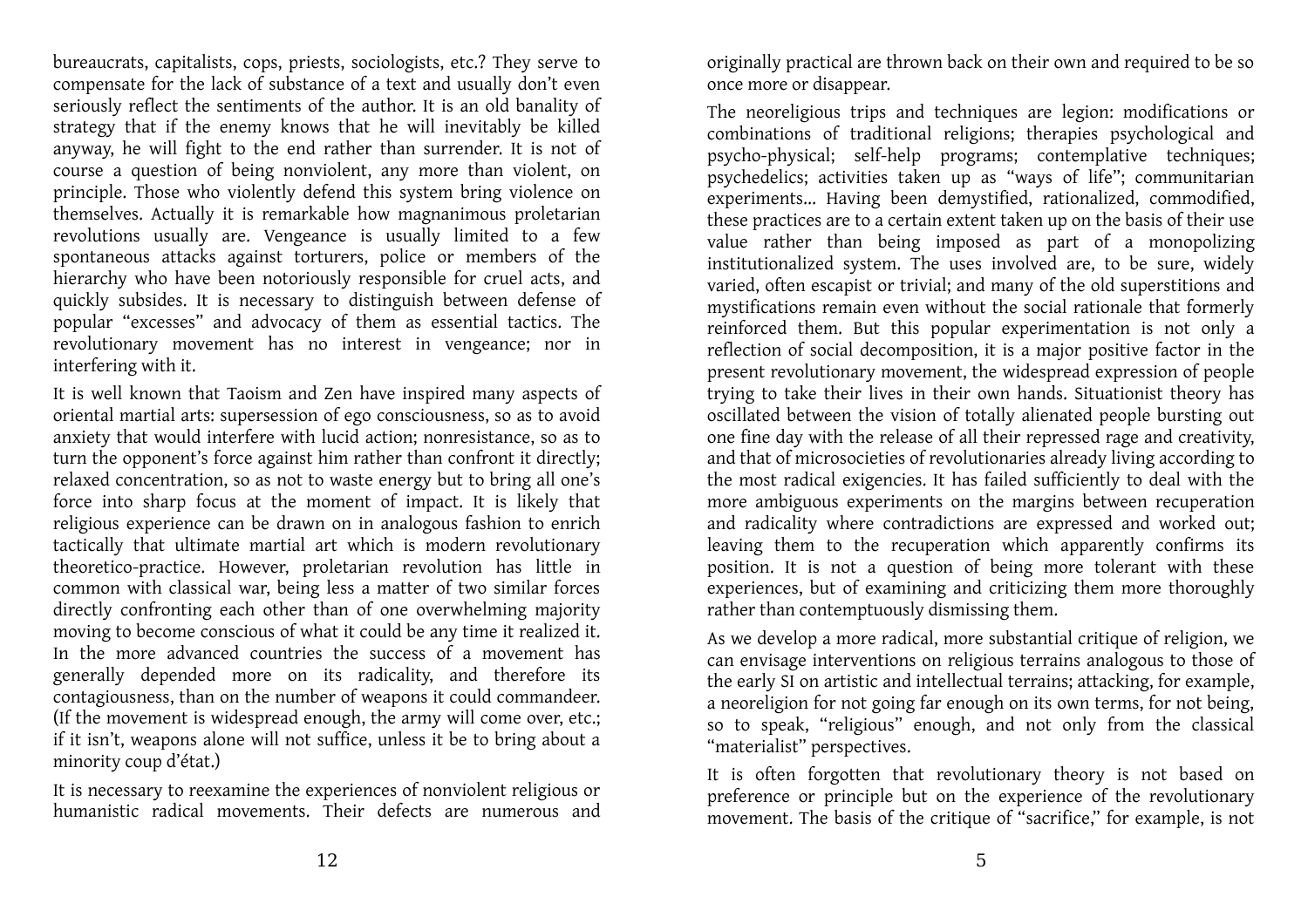that one should be egoistic on principle — that it is a bad thing to be altruistic, etc. — but stems from observation of the tendency for sacrifice and sacrificial ideology to be important factors in the maintaining of hierarchy and exploitation. It is merely a happy historical accident that there is a tendency for present revolutionary activity to be interesting and enjoyable; that being a tool of political manipulation is not only unpleasant but also unstrategic. The situationists were right to point out and affirm the playful aspects of radical struggles and the radical aspects of playful, apparently meaningless actions (vandalism, etc.). But the coincidence of these and other observations has led many people to the appealing if not quite logical conclusion that revolutionary activity is by definition pleasurable; or even that pleasure is by definition revolutionary. The problem is rather how to confront those situations where immediate pleasure does not automatically coincide with revolutionary needs: seeking ways to bring the two sides together (affective détournement) but not dissimulating the contradictions when this is not possible.

The same situationists who point out the stupidity of that leftism that reduces workers' struggles to purely economic issues, in their turn reduce revolution to purely "egoistic" issues when they insist that people are — or at least should be — only struggling "for themselves," "for the pleasure of it," etc. Their exhortations to "refuse sacrifice" substitute for any analysis or lead to false analyses. To denounce Maoism, for example, merely for its being based on "sacrifice" does not speak to the healthy, generous communitarian sentiments whose recuperation is at the source of much of Maoism's appeal. What is counterrevolutionary about Maoism is not sacrifice in itself, but the type of sacrifice and the use to which it is put. People have not only been willing, when necessary, to endure poverty, prison and other pains for revolution, they have often even done so joyously, foregoing material comfort as being relatively secondary, finding deeper satisfaction in the knowledge of the effectiveness and beauty of their acts. There are victories that are not visible to everyone, moments when one can see that one has "already won" a battle even though things may superficially seem the same as before.

seen situationists become embarrassed and practically apologize for having done some kind act. ("It was no sacrifice.") Whatever spontaneous goodness they have lacks its theory. Basic ethical vocabulary is inverted, confused and forgotten.

The fact that one can scarcely use a word like "goodness" without sounding corny is a measure of the alienation of this society and its opposition. The notions of the "virtues" are too ambiguous to be used without having been criticized and precised, but so are their opposites. Ethical concepts must not be left to the enemy without a fight; they must be contested.

Much of what makes people dissatisfied with their lives is their own moral poverty. They are encouraged on every side to be mean, petty, vindictive, spiteful, cowardly, covetous, jealous, dishonest, stingy, etc. That this pressure from the system removes much of the blame for these vices does not make it any less unpleasant to be possessed by them. An important reason for the spread of religious movements has been that they speak to this moral inquietude, inspiring people to a certain ethical practice that provides them with the peace of a good conscience, the satisfaction of saying what they believe and acting on it (that unity of thought and practice for which they are termed "fanatics").

The revolutionary movement, too, should be able to speak to this moral inquietude, not in offering a comfortingly fixed set of rules for behavior, but in showing that the revolutionary project is the present focus of meaning, the terrain of the most coherent expression of compassion; a terrain where individuals must have the courage to make the best choices they can and follow them through, without repressing their bad consequences but avoiding useless guilt.

The compassionate act is not in itself revolutionary, but it is a momentary supersession of commodified social relations. It is not the goal but it is of the same nature as the goal. It must avow its own limitedness. When it becomes satisfied with itself, it has lost its compassion.

What is the point of lyrical evocations of eventual revenge on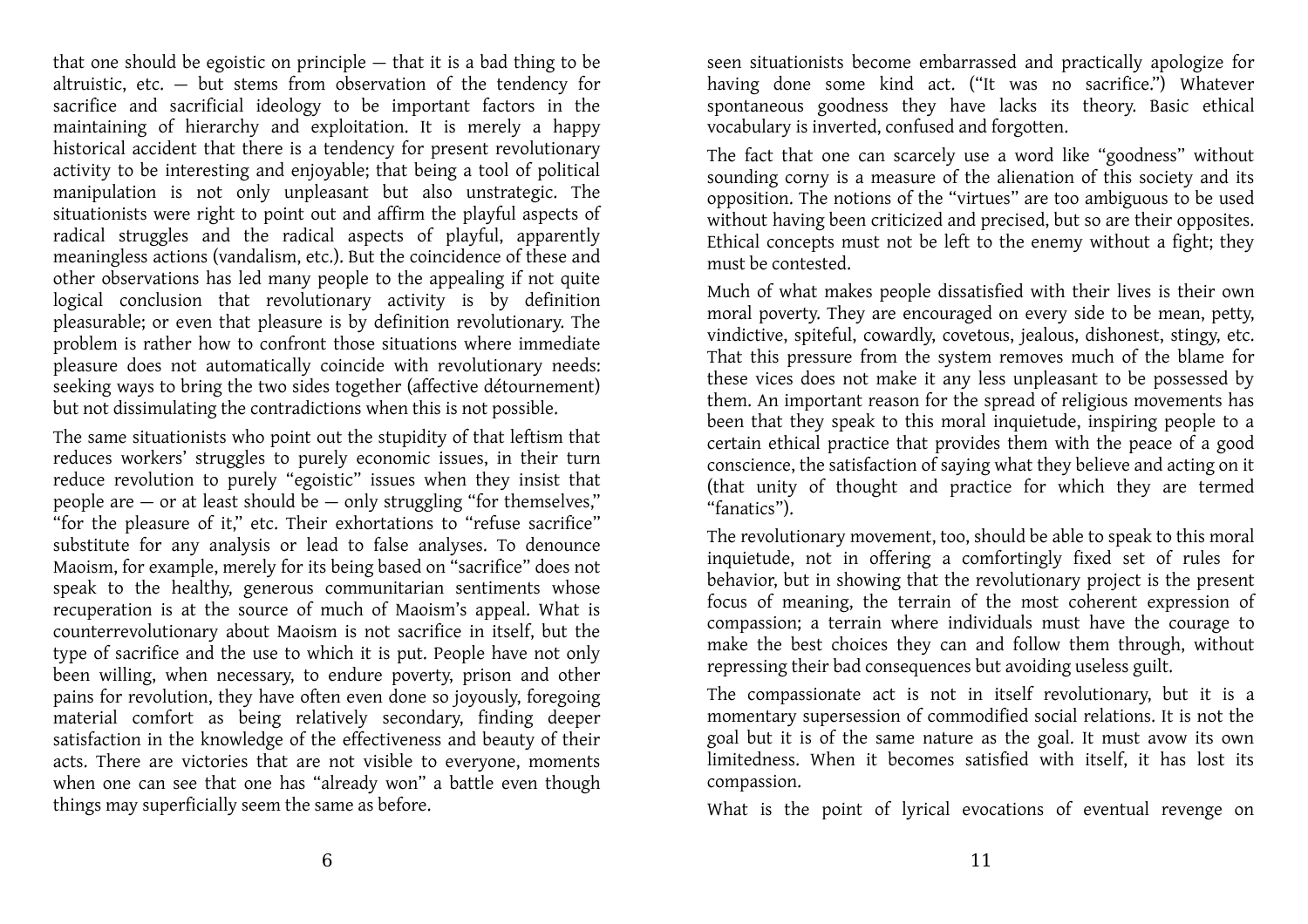Critical theory does not present a fixed, "objective" truth. It is an assault, a formulation abstracted, simplified and pushed to the extreme. The principle is, "If the shoe fits, wear it": people are compelled to ask themselves to what extent the critique rings true and what they are going to do about it. Those who wish to evade the problem will complain about the critique as being unfairly one-sided, not presenting the whole picture. Conversely, the dialectically ignorant revolutionary who wishes to affirm his extremism will confirm the critique (as long as it's not against him) as being an objective, balanced assessment.

Much revolutionary theoretical nonsense stems from the fact that in a milieu where "radicality" is the basis of prestige, one has an interest in making ever more extremist affirmations and in avoiding anything that might be taken to reflect a weakening of one's intransigence toward the official bad things. Thus the situationists will look rather favorably on playful or erotic aspirations ("it's only necessary that they follow out their most radical implications," etc.) while dismissing moral aspirations with insults, although the ones are no more ambiguous than the others.

In exaggerated reaction against the general complicity of morality with the ruling society, situationists frequently identify with their enemies' image of them and flaunt their own "immorality" or "criminality." Such an identification is not only infantile, it is virtually meaningless these days when an irresponsible libertinism is one of the most widely accepted and extolled ways of life (though the reality usually lags far behind the image). It was the bourgeoisie that was denounced in the *Communist Manifesto* for having "left remaining no other nexus between man and man than naked self-interest." If we are to use the works of a Sade  $-$  that very picture of human alienation  $-$  or a Machiavelli, it is not as guidebooks for conducting our relations, but as unusually candid self-expressions of bourgeois society.

The egoist, antimoralist ideology has undoubtedly contributed to the quantity of bad faith and pointlessly acrimonious breaks in the situationist milieu. To be sure, situationists are often quite nice people; but this is virtually in spite of their whole ideological environment. I've

It is necessary to distinguish between a principled devotion to a cause, which may involve some sacrifice of one's narrower egoistic interests, and degradation before a cause that demands the sacrifice of one's "better self" — one's integrity, honesty, magnanimity.

In emphasizing exclusively the immediate enjoyments to be found in revolutionary activity — out of naïve enthusiasm or with the aim of political or sexual seduction — the situationists have set themselves up for the complaints of those people who reject it on that basis, being disappointed in their expectations of entertainment.

It is understandable why antisacrifice has been such an uncriticized pillar of situationist ideology. First, it provides an excellent defense against accounting to oneself or others: one can justify many failings by simply saying that one wasn't passionately moved to do this or that. Secondly, the person who is a revolutionary solely for his own pleasure would presumably be indifferent or even counterrevolutionary when that happened to be more convenient; hence he is compelled, in order to prevent this embarrassing corollary from being noted, to postulate that revolutionary activity is always automatically pleasurable.

The very success of the SI contributed toward the apparent justification of an anachronistic pose deriving from the historical accident of its origins (out of the French cultural avant-garde, etc.) and even perhaps from the personalities of some of its determinative members. The aggressive situationist tone reflects the recentering of revolution in the real single individual engaged in a project that leaves nothing outside of itself. In contrast with the militant, the situationist is naturally quick to react against manipulation. Though such an attitude is quite the contrary of elitist, it is easily capable of becoming so in relation to those who lack this autonomy or self-respect. Having experienced the excitement of taking his history into his own hands (or at least having identified with those who have), he arrives at an impatience and contempt for the prevailing sheepishness. It is but a step from this quite understandable feeling to the development of a neoaristocratic pose. This pose is not always a mark of the proverbial "hierarchical aspirations"; rather, frustrated by the difficulty of noticeably affecting the dominant society, the situationist seeks the compensation of at